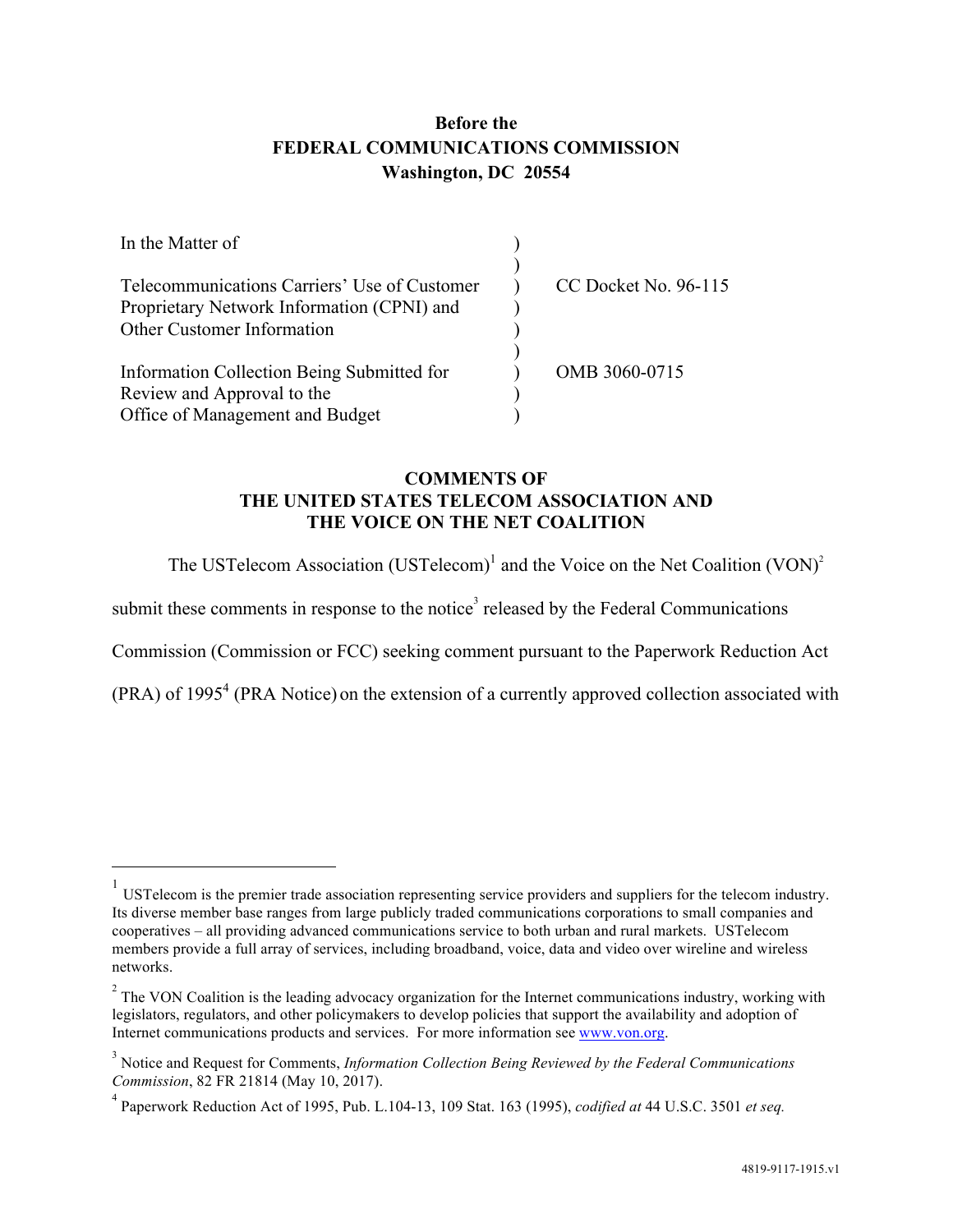the above proceeding.<sup>5</sup> The Commission should not renew the approved collection  $6$  as is. Instead, the Commission should modify the existing collection to eliminate the additional Customer Proprietary Network Information (CPNI) administrative requirements in Section  $64.2009<sup>7</sup>$  of the Commission rules, including the annual certification requirement<sup>8</sup>. It is important to note that USTelecom, VON and their members are fully committed to protecting the privacy of their customers' data. We are not advocating for the removal of the Commission's current privacy rules for voice service as a whole. In these comments, USTelecom and VON object under the Paperwork Reduction Act to continuing this specific information collection because the unnecessary paperwork burden outweighs whatever benefit it provides, and because eliminating the collection would not negatively affect consumers. The relief would not affect the remaining rules related to customer notice, choice, and consent, or the rules related to data security and breach notification. Those rules would remain in place. The changes USTelecom and VON support would better reflect the PRA's goals and requirements since the remaining rules are those which have practical impact on customers. If, however the Commission elects not to entirely eliminate Section 64.2009 of the Commission rules, it should reduce the compliance burden by eliminating the annual certification requirement.

 $\frac{1}{5}$ *In the Matter of Telecommunications Carriers' Use of Customer Proprietary Network Information and Other Customer Information*, Second Report and Order and Further Notice of Proposed Rulemaking, 13 FCC Rcd 8061(1998); Third Report and Order and Third Further Notice of Proposed Rulemaking, 17 FCC Rcd 14860; (2002); Report and Order and Further Notice of Proposed Rulemaking 22 FCC Rcd 6927 (2007).

<sup>&</sup>lt;sup>6</sup>The currently approved collection includes all FCC's rules implementing Section 222 of the Act (i.e., 47 CFR 64.2009, 47 CFR 64.2003, 47 CFR 64.2007, 47 CFR 64.2010, 47 CFR 64.2011, 47 CFR 64.2309, 47 CFR 64.2313, 47 CFR 64.2317, 47 CFR 64.2329, 47 CFR 64.2005, 47 CFR 64.2337, 47 CFR 64.2341).

 $7$  See 47 C.F.R. §64.2009.

 $8^8$  47 C.F.R. §64.2009(e)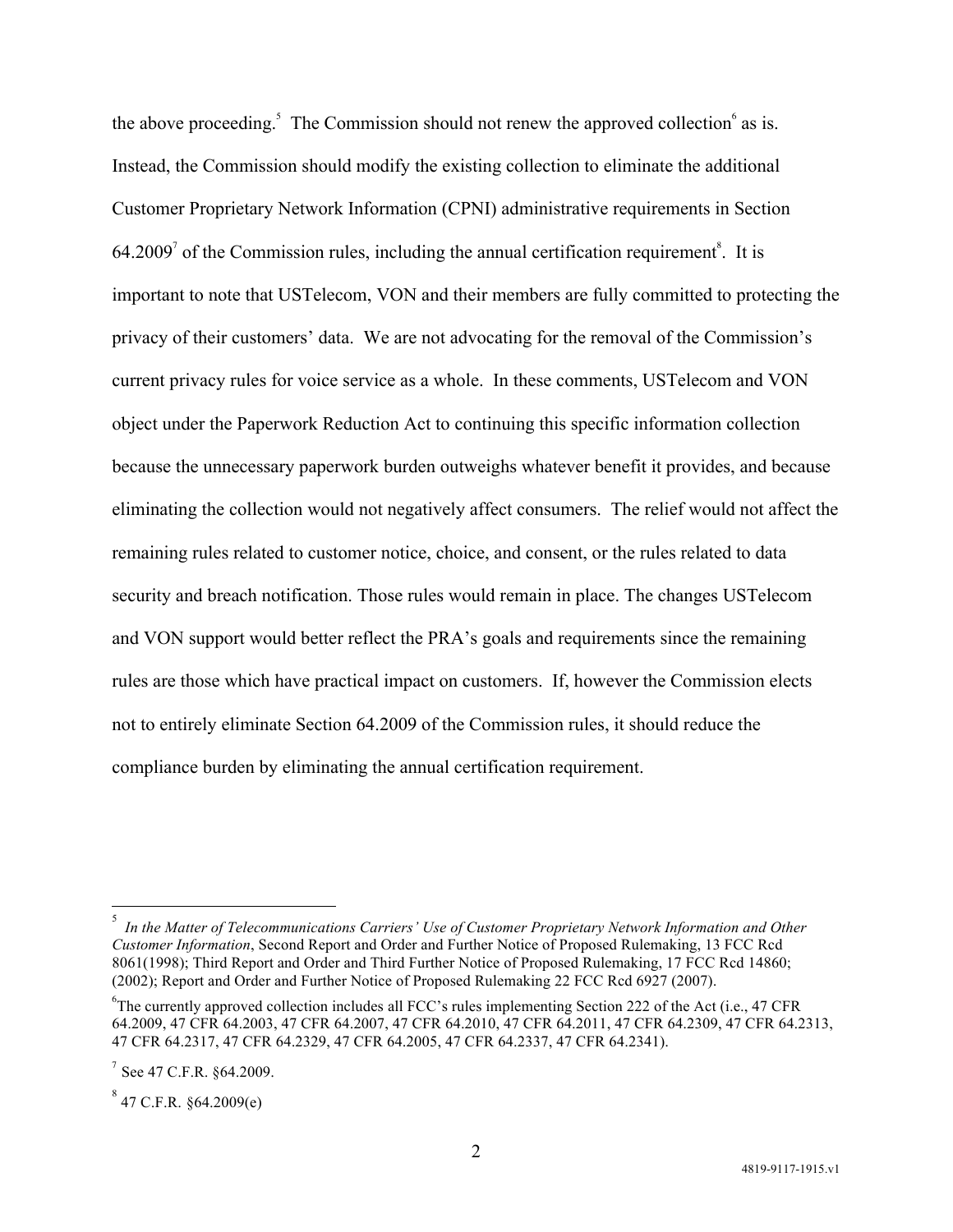## **I. THE COMMISSION'S CURRENT REQUIREMENTS ARE AN UNNECESSARY REGULATORY BURDEN ON CARRIERS AND INTERCONNECTED VOIP PROVIDERS**

The annual certification requirement and other regulatory obligations required by Section 64.2009 of the Commission's rules are both unnecessary and burdensome. For this very reason, the FCC's October 2016 order did not include any of the current 64.2009 provisions.<sup>9</sup> These administrative requirements, including the requirement that a carrier or interconnected VoIP provider submit an annual certification, provide no meaningful substantive benefit to protect consumers' private information. The original basis for the annual certification, as well as the other requirements of §64.2009, was to act as a safeguard to ensure that carriers were complying with the customer notice, consent and choice provisions of the CPNI rules. The safeguards established by §64.2009 are no longer necessary since the customer notice, consent and choice rules have been in effect for so long that compliance is already a well-established part of carriers' and VoIP providers' operating systems.

Although there may have been a need for the §64.2009 rules when adopted in 1998, the rules are no longer necessary.<sup>10</sup> Although they have been amended over time,<sup>11</sup> the CPNI rules have been a core part of carriers' operations in one form or another for nearly 20 years. It no

 $\overline{a}$ 

<sup>9</sup> *See Protecting the Privacy of Customers of Broadband and Other Telecommunications Services*, Report and Order, WC Docket No. 16-106, FCC 16-148 ¶ 234 (rel. Nov. 2, 2016) ("*2016 Privacy Order*") ("We eliminate the specific compliance recordkeeping and annual certification requirements in Section 64.2009 for voice providers... We find that carriers are likely to keep records necessary to allow for any necessary enforcement without the need for specific requirements, and that notifications of data breaches to customers and to enforcement agencies (including the Commission) will ensure compliance with the rules and a workable level of transparency for customers."

<sup>&</sup>lt;sup>10</sup> In the Matter of Telecommunications Carriers' Use of Customer Proprietary Network Information and Other *Customer Information*, Second Report and Order and Further Notice of Proposed Rulemaking, 13 FCC Rcd 8061(1998); Third Report and Order and Third Further Notice of Proposed Rulemaking, 17 FCC Rcd 14860; (2002); Report and Order and Further Notice of Proposed Rulemaking 22 FCC Rcd 6927 (2007).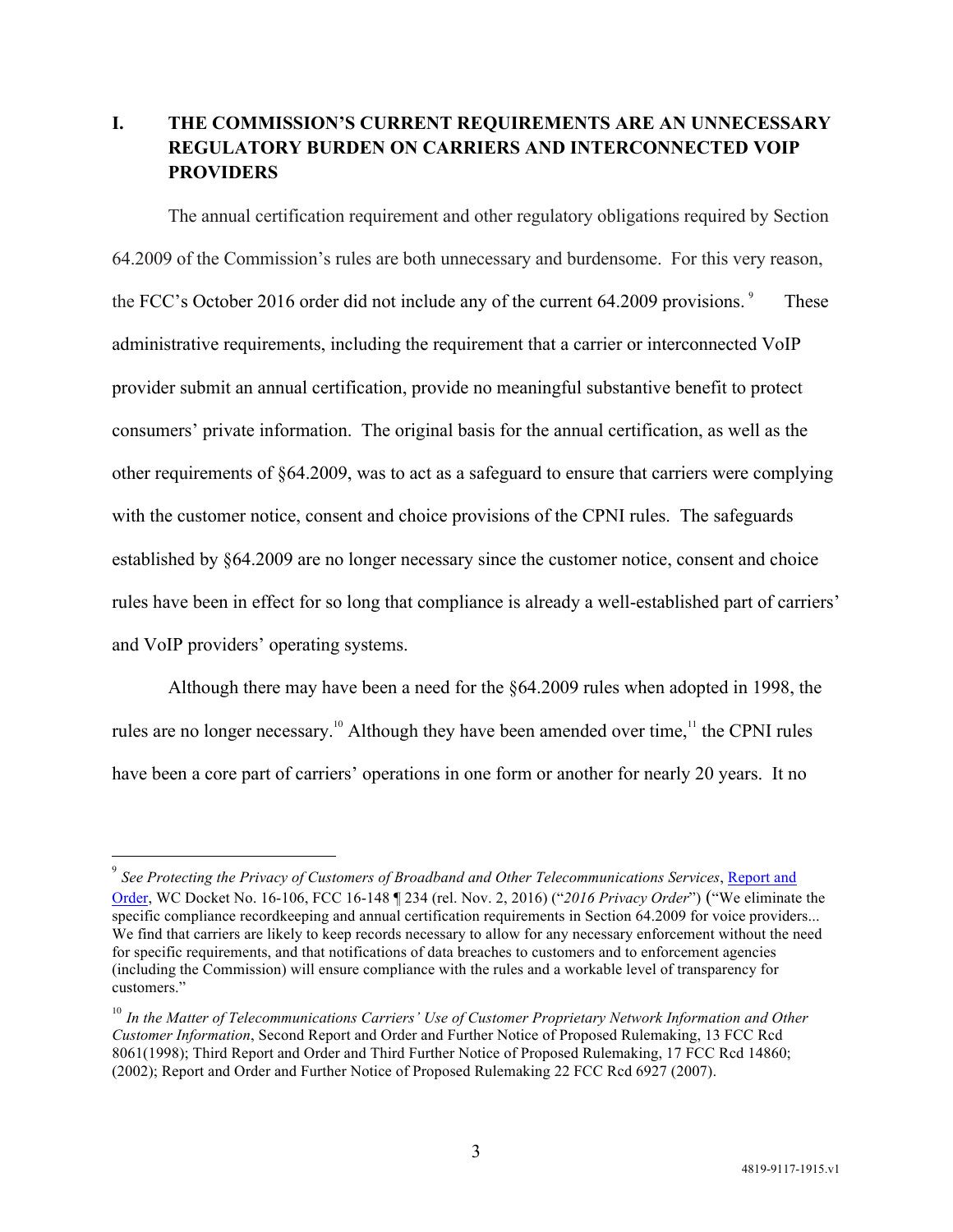longer makes sense to mandate by regulation that carriers and interconnected VoIP providers implement a system to allow the customer's CPNI status to be easily determined before it is used or that carriers and interconnected VoIP providers train their employees in the proper use of CPNI.<sup>12</sup> After 20 years, carriers and interconnected VoIP providers already take these steps as a business necessity.

It is not only burdensome, but also unnecessary to require an officer of the company to certify on an annual basis that, "he or she has personal knowledge that the company has established operating procedures that are adequate to ensure compliance.<sup>"13</sup> And requiring such a recertification annually creates unnecessary regulatory hurdles that outweigh any benefits. Continuing this requirement therefore conflicts with the Paperwork Reduction Act<sup>14</sup> primary purpose "to reduce, minimize and control burdens and maximize the practical utility and public benefit." $15$ 

In particular, requiring an officer certification goes beyond what is necessary for the Commission to ensure that customers' private information is protected. Requiring carriers and interconnected VoIP providers to have the certification made at the officer level<sup>16</sup> increases the burden because to get a signed certification at the officer level companies have to jump through many layers of administrative hoops creating an unnecessarily high threshold for this compliance requirement. Companies have other employees who have authority to certify on the company's behalf that do not require such a high administrative burden as requiring an officer certification,

 $\overline{a}$ 

 $12$  See 47 C.F.R. §64.2009(a)-(b).

 $13$  See 47 C.F.R.  $§64.2009(e)$ .

<sup>14</sup> Paperwork Reduction Act of 1995, Pub. L.104-13, 109 Stat. 163 (1995), *codified at* 44 U.S.C. 3501 *et seq.* <sup>15</sup> 5 C.F.R. § 1320.1.

 $16$  47 C.F.R. §64.2009(e).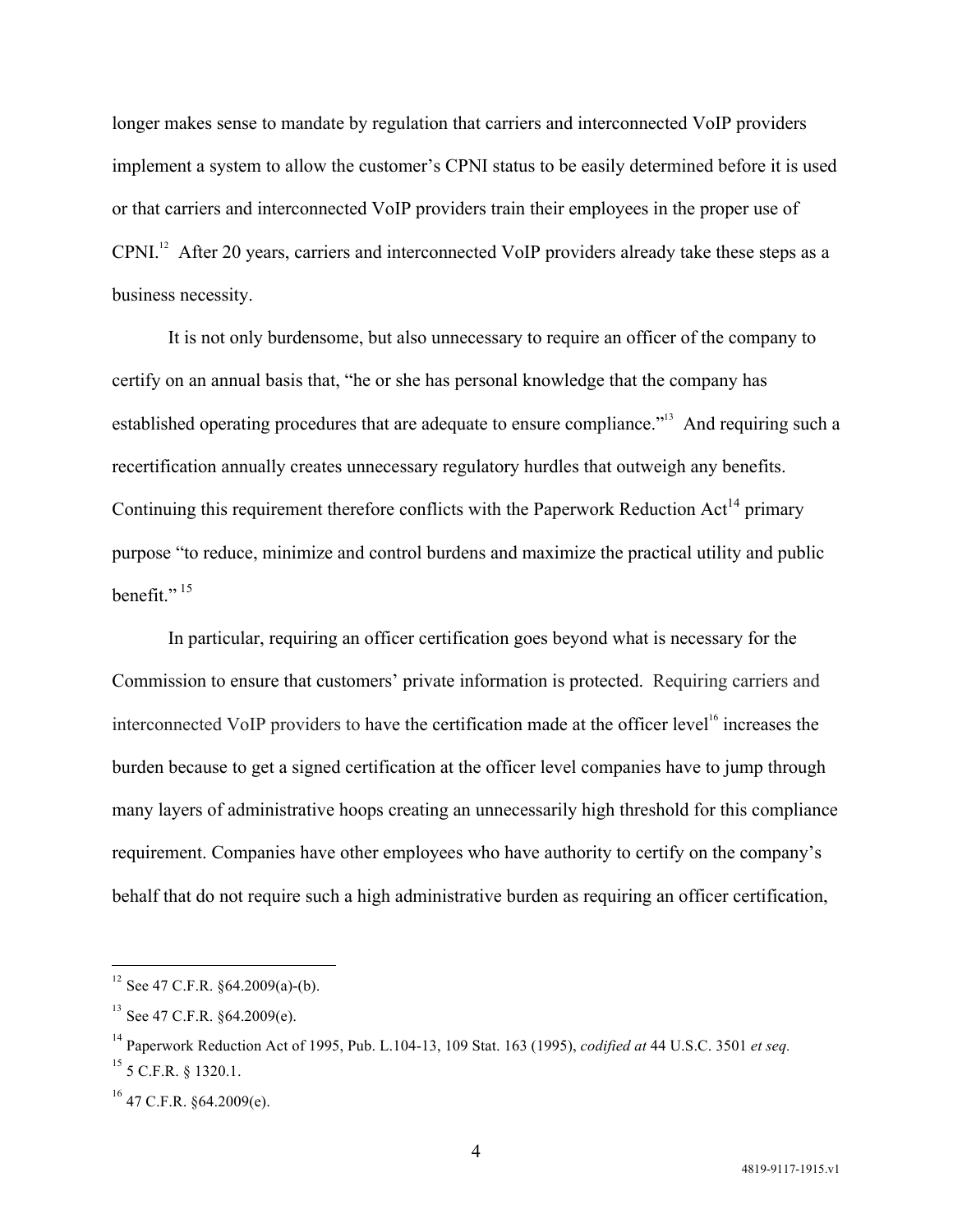yet achieve the same result. Adding the additional administrative and practical burden to get an annual certification signed by an officer is not a worthwhile exercise.

Section 64.2009 also requires carriers and interconnected VoIP providers to implement procedures by which the status of a customer's CPNI approval can be clearly established prior to the use of CPNI, $\frac{17}{12}$  provide employee training in the authorized use of CPNI, $\frac{18}{18}$  including the establishment of a supervisory review process for sales personnel and marketing,<sup>19</sup> as well as maintain a record for one year of all marketing campaigns that use customer CPNI,<sup>20</sup> and provide notice to the FCC within five days of an opt-out failure.<sup>21</sup> All of these administrative requirements are burdensome and should be eliminated. Like the others in this section they have grown unnecessary over time and fail to provide any benefit to consumers.

The Commission continues to underestimate that burden, and others, associated with the obligations associated with Section 64.2009 compliance. Carriers and interconnected VoIP providers are required to invest significant time, resources, and personnel to comply with this information collection requirement.

Removing these types of regulatory barriers is just what the Commission has called for in other proceedings. For example in its recently adopted Notice of Proposed Rulemaking (NPRM) on Earth Stations, the Commission determined that it had almost identical rules for satellite earth stations on land vehicles as it did for satellite earth stations on aircraft which it called

 $\overline{a}$ 

<sup>17</sup> 47 C.F.R. §64.2009(a).

 $^{18}$  47 C.F.R.  $864.2009(b)$ .

 $^{19}$  47 C.F.R. §64.2009(d).

 $^{20}$  47 C.F.R. §64.2009(c).

 $^{21}$  47 C.F.R. §64.2009(f).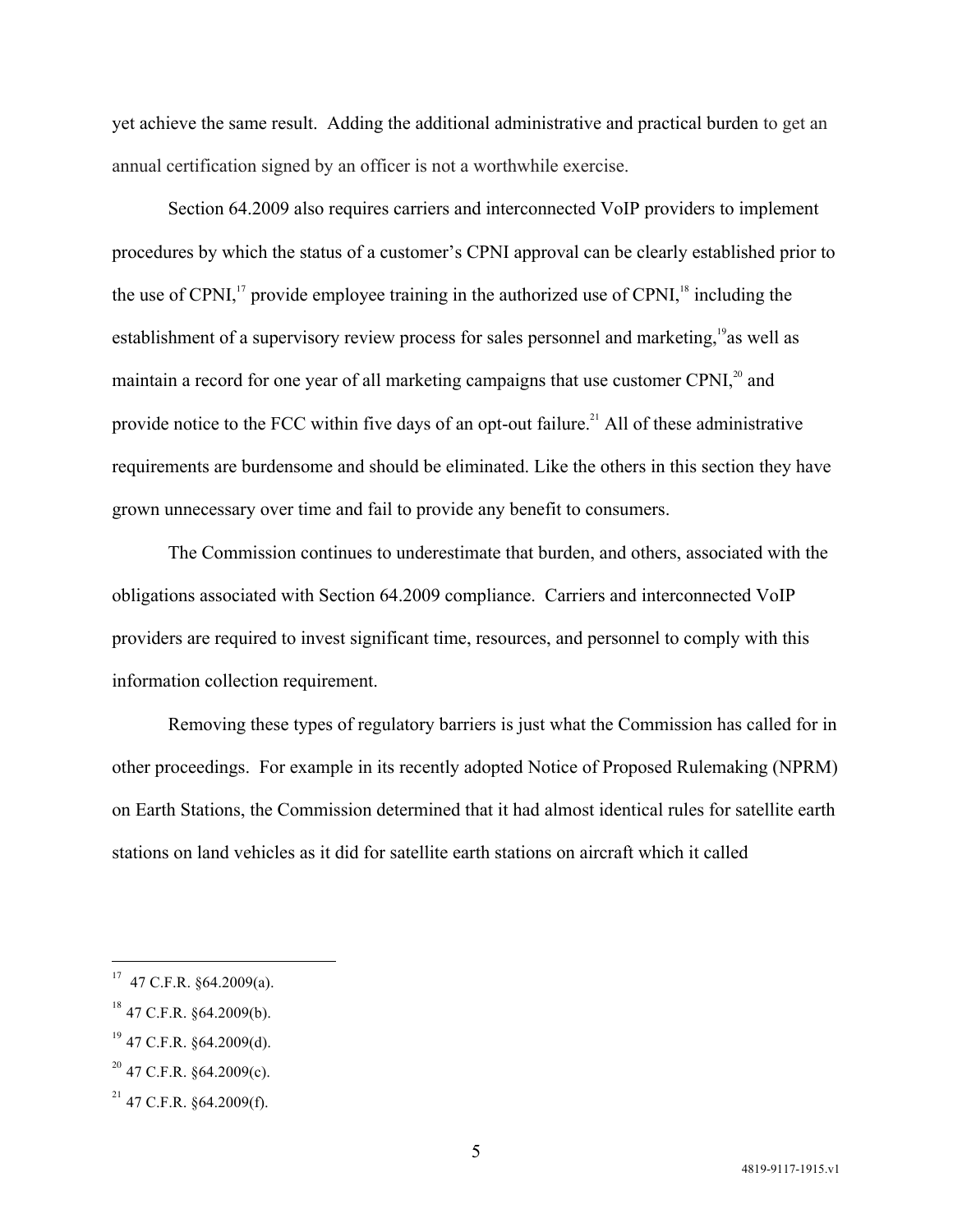duplicative, unnecessary and inefficient.<sup>22</sup> In his statement on this NPRM, Chairman Pai noted that two of the Commission's core goals are reducing unnecessary red tape and enabling the private sector so that they can innovate and invest in new technologies.<sup>23</sup> Removal of the administrative burdens required by the CPNI rules falls squarely within these two core goals. It would reduce unnecessary red tape and allow completing carriers and interconnected VoIP providers to spend resources more efficiently.

# **II. ANY REASONABLE REVIEW OF THE COLLECTION SHOULD INCLUDE AN UPDATED COST-BENEFIT ANALYSIS AND DISCUSSION OF THE PRACTICAL UTILITY OF THE INFORMATION COLLECTION TO THE COMMISSION AND/OR THE PUBLIC.**

The Commission has not performed an updated cost-benefit analysis to continue requiring the §64.2009 obligations listed in the information collection. The instant information collection notice does not mention any practical utility that it will provide to the Commission or the public. In its 2014 submission to OMB, the Commission estimates that respondents will take approximately 3 hours annually to comply with the requirement that they file their compliance certificate. As detailed in the justification memo, this equates to 10,800 hours and \$953,035.20 annually. This estimate is grossly understated. The burden in this collection alone is 212,907 hours and \$4,000,000. However, although carriers and interconnected VoIP providers already have other safeguards built into their operating systems, the review process – outside of this opportunity to comment - does not include an opportunity to refresh the record or entertain

 <sup>22</sup> *See In the Matter of the Amendment of Parts 2 and 25 of the Commission's Rules to Facilitate the Use of Earth Stations in Motion Communicating with Geostationary Orbit Space Stations in Frequency Bands Allocated to the Fixed Satellite Service*, IB Docket No. 17-95 (May 18, 2017).

<sup>23</sup> *See* Statement of Chairman Ajit Pai, *In the Matter of Amendment of Parts 2 and 25 of the Commission's Rules to Facilitate the Use of Earth Stations in Motion Communicating with Geostationary Orbit Space Stations in Frequency Bands Allocated to the Fixed Satellite Service*, IB Docket No. 17-95.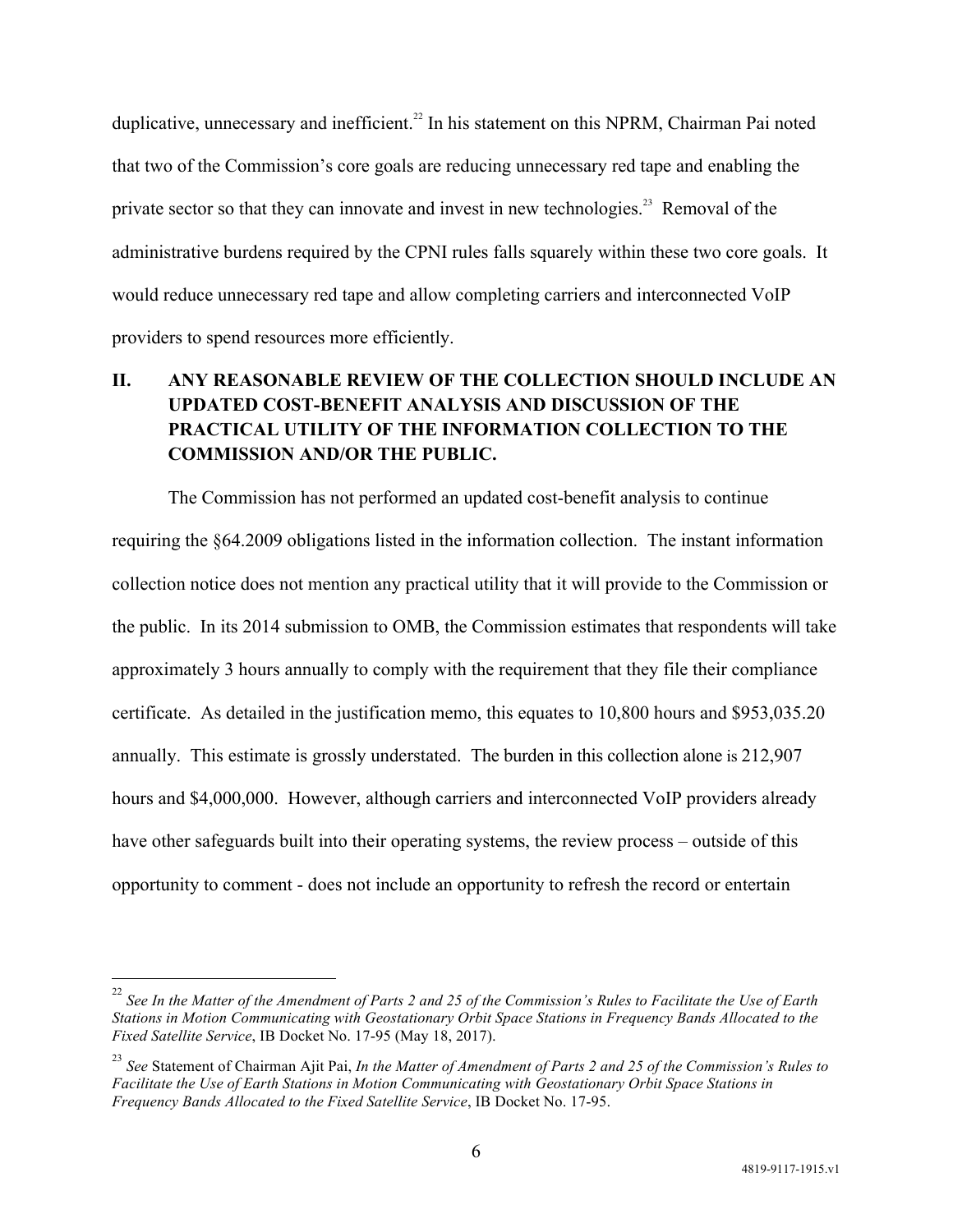updated analysis or discussion of whether these additional costs continue to outweigh the burden that providers will face if required to continue their compliance.

Similarly, nothing in the information collection demonstrates how continuing the §64.2009 obligations will have practical utility to the Commission and the public. The PRA defines "practical utility" as "the ability of an agency to use information, particularly the capability to process such information in a timely and useful fashion."<sup>24</sup> OMB's rules clarify that "practical utility means the actual, not merely the theoretical or potential, usefulness of information."<sup>25</sup> The rules also require that an agency establish a "plan for the efficient and effective management and use of the information to be collected."<sup>26</sup>

The OMB has repeatedly disapproved of information collections when the agency failed to demonstrate the "practical utility" of the collection in question. Nothing in the Commission's most recent justification memo demonstrates how the current §64.2009 information collection will have a practical utility that justifies the immense burden it will impose on covered entities. Absent such a demonstration, the Commission's §64.2009 information collection cannot withstand scrutiny under the PRA.

 $24$  44 U.S.C. § 3502(11).

 $25$  5 C.F.R. § 1320.3(l).

 $^{26}$  5 C.F.R. § 1320.8(a)(7).